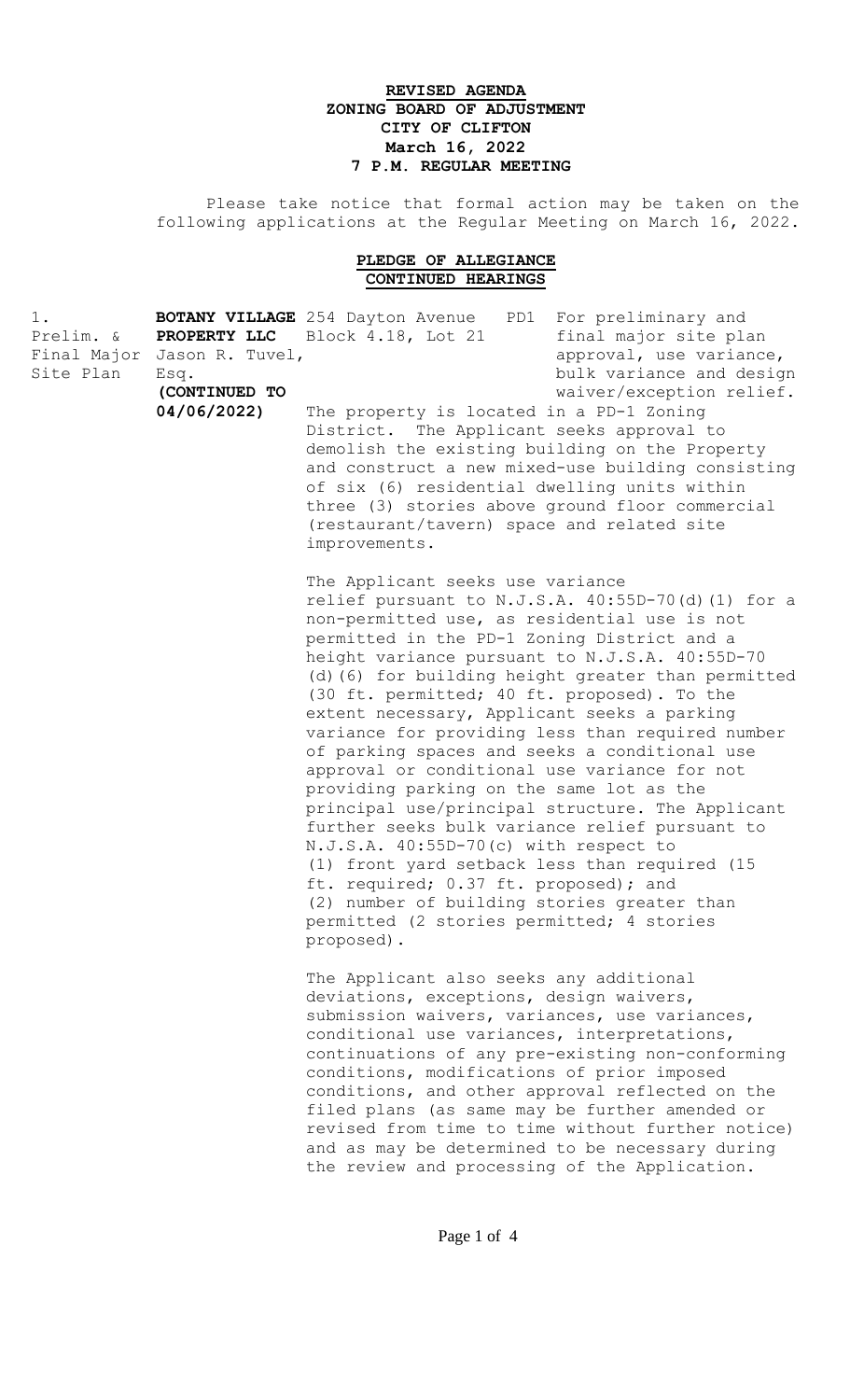| $2$ .<br>Use<br>Variances;<br>Variances | Frank A. Carlet,<br>Esq.<br>(CONTINUED TO<br>04/06/2022) | <b>EMPIRE REALTY</b> 94-96 Market Street B-C An approval to demolish<br><b>MANAGEMENT CORP.</b> Block 68.03, Lot 43<br>existing retail stores on Market Street and, in<br>the rear, construct a three story apartment<br>building containing 26 senior citizens housing<br>units restricted to tenants aged 55 and older.<br>Two use variances are required, one to permit<br>more than two principal uses on the same lot and<br>second to permit housing in a B-C zone where no<br>housing is permitted. Utilizing the bulk<br>variances set forth in the Zoning Ordinance for<br>the areas in which the two uses for which use<br>variances are sought are permitted, as required<br>by law, the following bulk variances are<br>required:<br>- front yard 5' required, 0' provided;<br>- minimum rear yard 10' required, 0' proposed;<br>- side yards, where the property abuts<br>residential use, for the sideyards half of the<br>height of the building is required. On the right<br>proposed, which is an increase of 2.6' from the<br>existing left side yard.<br>- It should be noted that the Zoning Ordinance<br>provides that the front of a lot is the narrowest<br>part of the lot facing a street. Therefore, the<br>front of the subject lot is on Lyall Road. | the ALLWOOD THEATER and<br>replace it with three<br>additional new retail<br>stores abutting the<br>side, 0' is proposed and on the left side 4.6' is                                                                                |
|-----------------------------------------|----------------------------------------------------------|----------------------------------------------------------------------------------------------------------------------------------------------------------------------------------------------------------------------------------------------------------------------------------------------------------------------------------------------------------------------------------------------------------------------------------------------------------------------------------------------------------------------------------------------------------------------------------------------------------------------------------------------------------------------------------------------------------------------------------------------------------------------------------------------------------------------------------------------------------------------------------------------------------------------------------------------------------------------------------------------------------------------------------------------------------------------------------------------------------------------------------------------------------------------------------------------------------------------------------------------------------------------------------|--------------------------------------------------------------------------------------------------------------------------------------------------------------------------------------------------------------------------------------|
|                                         |                                                          | <b>NEW HEARINGS</b>                                                                                                                                                                                                                                                                                                                                                                                                                                                                                                                                                                                                                                                                                                                                                                                                                                                                                                                                                                                                                                                                                                                                                                                                                                                              |                                                                                                                                                                                                                                      |
| $1$ .<br>Variance                       | MESIVTA OF<br>Henry C.<br>Walentowicz, Esq.              | 369 Delawanna Ave.<br>RB2<br>CLIFTON, INC. Block 72.01, Lot 8<br>the Municipal Code of the City of Clifton<br>necessary for approval of the application, for an<br>addition to a 1-family residence where a rear<br>setback required is 35' and the rear setback is<br>24'. (PLANS SENT LAST MEETING)                                                                                                                                                                                                                                                                                                                                                                                                                                                                                                                                                                                                                                                                                                                                                                                                                                                                                                                                                                            | Applicant is requesting<br>relief, if necessary,<br>from any variances,<br>approvals, waivers and/<br>or exemptions from any<br>applicable provision of                                                                              |
| $2$ .<br>Variance                       | <b>KEVIN &amp; KAREN</b><br><b>URENA</b>                 | 30 MacArthur Drive<br>RA1<br>Block 63.01, Lot 1                                                                                                                                                                                                                                                                                                                                                                                                                                                                                                                                                                                                                                                                                                                                                                                                                                                                                                                                                                                                                                                                                                                                                                                                                                  | Applicant proposes to<br>construct an inground<br>pool on their property<br>that needs a front yard<br>setback variance due to<br>the odd shape of the<br>lot. 60' is required<br>where 23.8' is proposed.<br>(PLANS SENT TO COMRS.) |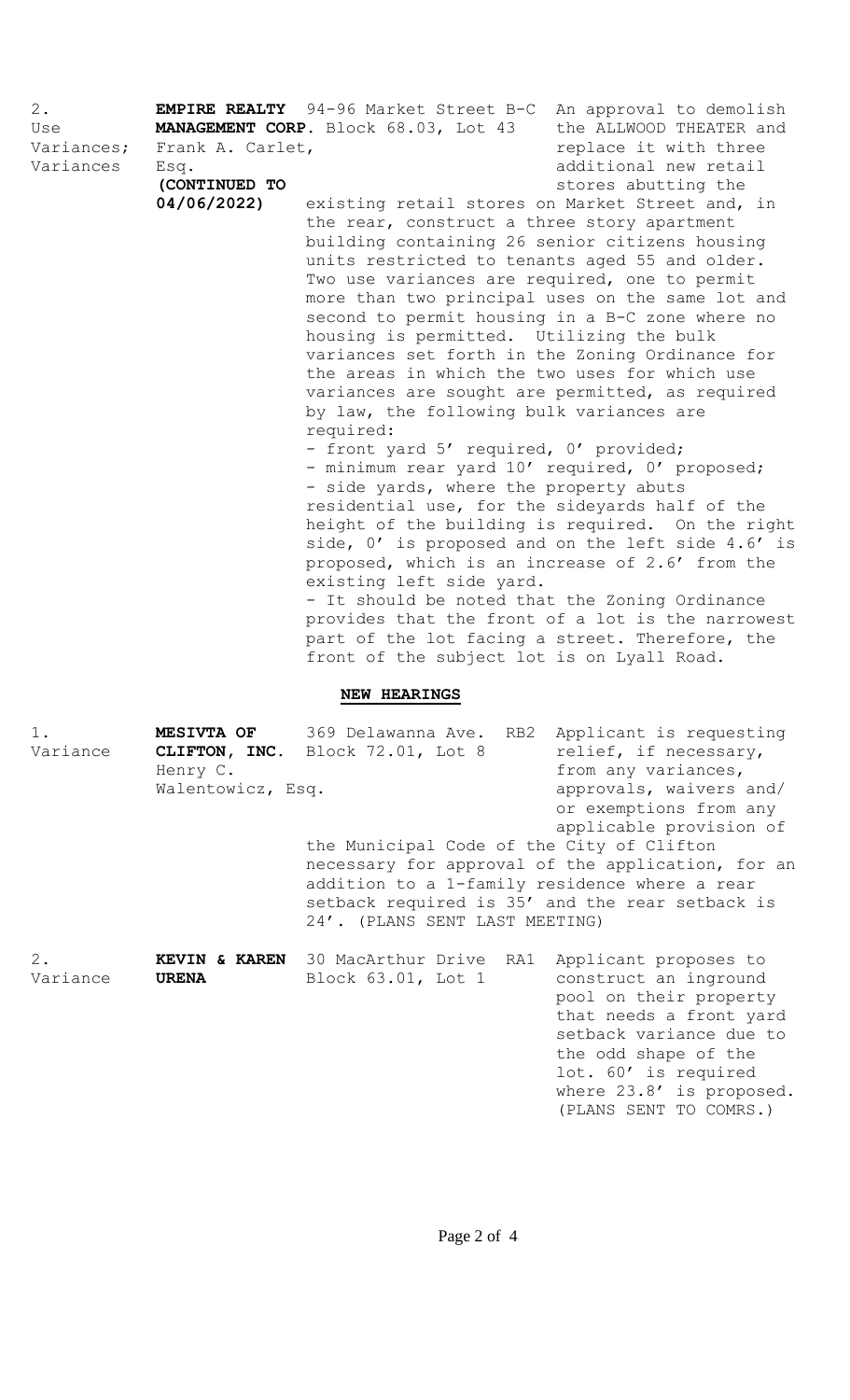| 3.<br>Use<br>Variance                 | & MICHAEL<br><b>HALKIAS</b><br>Michael T.<br>Halkias, Esq.        | STEVE TSIMPEDES 7 Valley Road<br>RA3<br>Block 14.03, Lot 13                                                                                                                                                                                                                                                                                                                                                                                                                                                                                                                                                                                                                                                                                                                                                                                     | The constructed dormer<br>appears to have an<br>exterior wall higher<br>than 5'0". This creates<br>a three story house<br>where only two story are<br>permitted. The applicant<br>seeks the dormer to<br>remain as constructed.<br>(PLANS SENT TO COMRS.)            |
|---------------------------------------|-------------------------------------------------------------------|-------------------------------------------------------------------------------------------------------------------------------------------------------------------------------------------------------------------------------------------------------------------------------------------------------------------------------------------------------------------------------------------------------------------------------------------------------------------------------------------------------------------------------------------------------------------------------------------------------------------------------------------------------------------------------------------------------------------------------------------------------------------------------------------------------------------------------------------------|----------------------------------------------------------------------------------------------------------------------------------------------------------------------------------------------------------------------------------------------------------------------|
| 4.<br>Variance                        |                                                                   | JONATHAN RUIZ 109 Crooks Avenue<br>RB1<br>Block 1.03, Lot 3                                                                                                                                                                                                                                                                                                                                                                                                                                                                                                                                                                                                                                                                                                                                                                                     | Applicant is proposing a<br>6' solid fence along the<br>right-hand side of the<br>rear yard where 5' solid<br>is required, as well as<br>a small portion along<br>the left side of their<br>home where a 4' 50% open<br>fence is required.<br>(PLANS SENT TO COMRS.) |
| $5.$<br>Use<br>Variance;<br>Variances | <b>STORAGE BLUE</b><br>CLIFTON LLC<br>Christos J.<br>Diktas, Esq. | 550 Lexington Ave.<br>Applicant is requesting<br>B-C<br>Block 7.07, Lot 1<br>relief, if necessary,<br>from any variances,<br>approvals, waivers and/<br>or exemptions from any<br>applicable provision of the Municipal Zoning Code<br>of the City of Clifton necessary for approval of<br>the application, to renovate the existing<br>warehouse, and change its use ("D" variance) to a<br>self-storage warehouse plus the following bulk<br>variances:<br>-Maximum Building Coverage: Permitted 60%;<br>Proposed 74.12%;<br>-Minimum Accessory Building: Permitted 25 ft.;<br>Proposed 10 ft.;<br>-Minimum Distance to Main Building: Permitted<br>10 ft.; Proposed 5 ft.;<br>-Parking Variance;<br>-Ground Sign Variance; as well as a<br>-final site plan approval and any other variances<br>or design waivers required by the Applicant. |                                                                                                                                                                                                                                                                      |

## **RESOLUTIONS**

1. GRANTED the application of CLIFTON IL, LLC for preliminary and final site plan approval for a D(1) use variance, D(5) density variance, D(6) height variance, and bulk variances for maximum impervious lot coverage, excavation of slopes, uppermost point of a cut slope shall not be higher than the top of the nearest downhill structure or building, and parking to subdivide the property, remove buildings on Lot 14 and 15 and construct an Age 62+ senior independent living multifamily residential development with 50 units at 782, 784, 810 and 818 Valley Road, Block 24.01, Lots 11, 14, 15, and 18. RA1 and Steep Slope